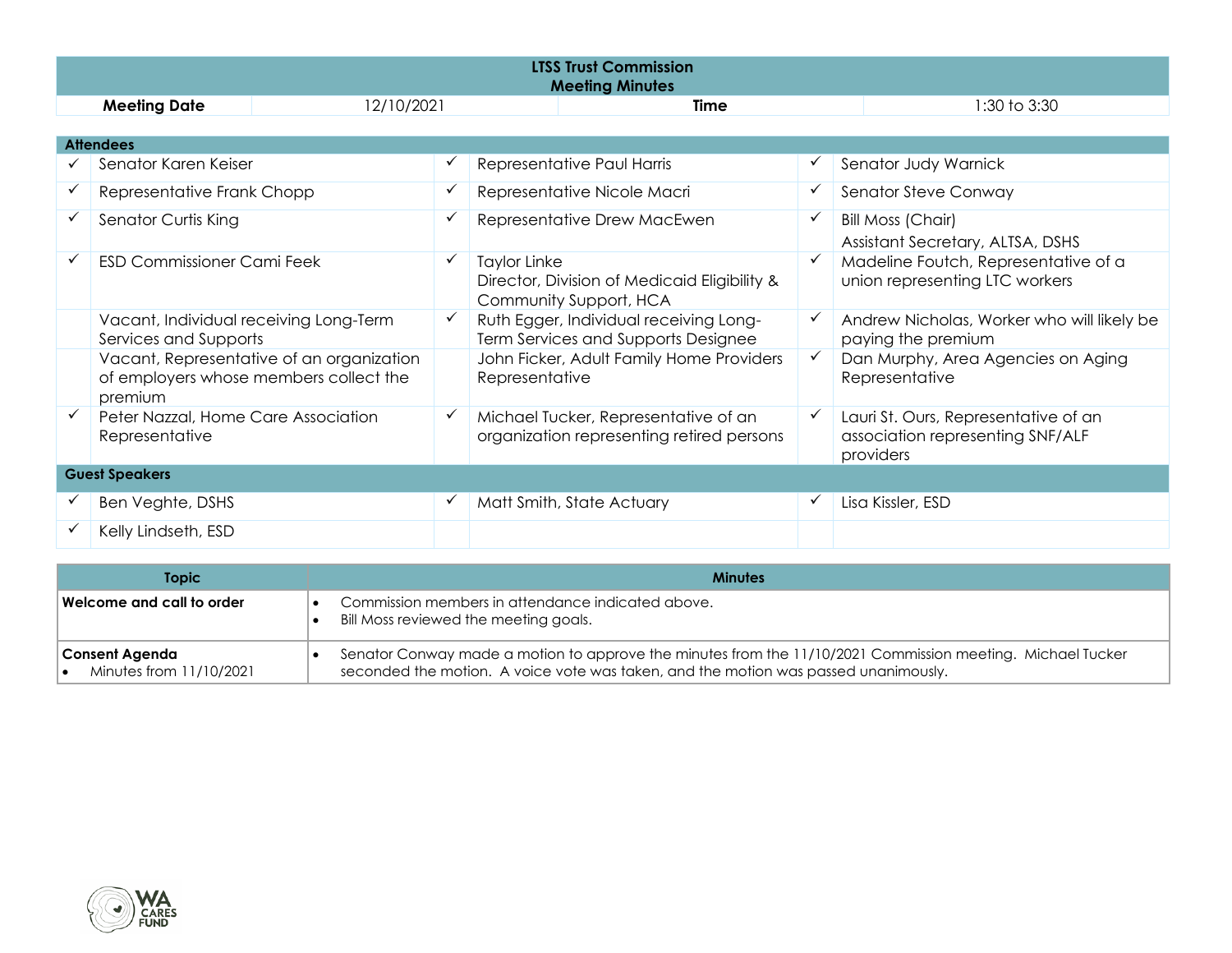| <b>Topic</b>                                                                                                                          | <b>Minutes</b>                                                                                                                                                                                                                                                                                                                                                                                                                                                                                                                                                                                                                                                                                                                                                                                                                                                                                                                                                                                                  |
|---------------------------------------------------------------------------------------------------------------------------------------|-----------------------------------------------------------------------------------------------------------------------------------------------------------------------------------------------------------------------------------------------------------------------------------------------------------------------------------------------------------------------------------------------------------------------------------------------------------------------------------------------------------------------------------------------------------------------------------------------------------------------------------------------------------------------------------------------------------------------------------------------------------------------------------------------------------------------------------------------------------------------------------------------------------------------------------------------------------------------------------------------------------------|
| <b>New Business</b><br>ESD readiness for employer<br>$\bullet$<br>premium collections, self-<br>employed opt-in and wage<br>reporting | Kelly Lindseth from ESD reported that:<br>$\bullet$<br>Self-employed elective coverage<br>$\circ$<br>Phase 1 is on track to go-live January 1, 2022<br>Phase 2 is on track to go-live April 1, 2022<br>Wage reporting and premium collection<br>$\circ$<br>On track to go-live April 1, 2022<br>The option for self-employed to opt-in and participate in the program is similar to the Paid Family Medical Leave (PFML)<br>$\bullet$<br>program. For PFML ESD has seen minimal participation from the self-employed and they are anticipating it will be similar<br>for WA Cares Fund.<br>Per Chris Giese from Milliman, data shows about 10% of the working population is self-employed (about 350K to 400K<br>$\bullet$<br>people). Milliman's baseline analysis examined different scenarios of participation by the self-employed. More<br>information can be found on page 9 of the following report:<br>https://leg.wa.gov/osa/additionalservices/Documents/Milliman2020WALTSSTrustActuarial%20Study.pdf |
| <b>Old Business</b><br><b>Exemption Applications</b>                                                                                  | Kelly Lindseth provided an update on the number of exemption applications. As of December 9th,<br>$\bullet$<br>443,649 applications have been submitted<br>$\circ$<br>397,217 applications have been approved<br>$\circ$<br>4,269 applications are incomplete<br>$\circ$<br>401,486 total applications have been processed<br>$\circ$<br>90.5% of applications received have been processed<br>$\circ$<br>Enter new year with minimal backlog<br>$\bullet$<br>An average of 10,000 applications are being processed per day<br>$\bullet$<br>Receiving less than 2,500 applications a day since December 1st<br>$\bullet$<br>Potentially next week, ESD is on track to get through all of the applications received by December 1st.<br>$\bullet$                                                                                                                                                                                                                                                                |

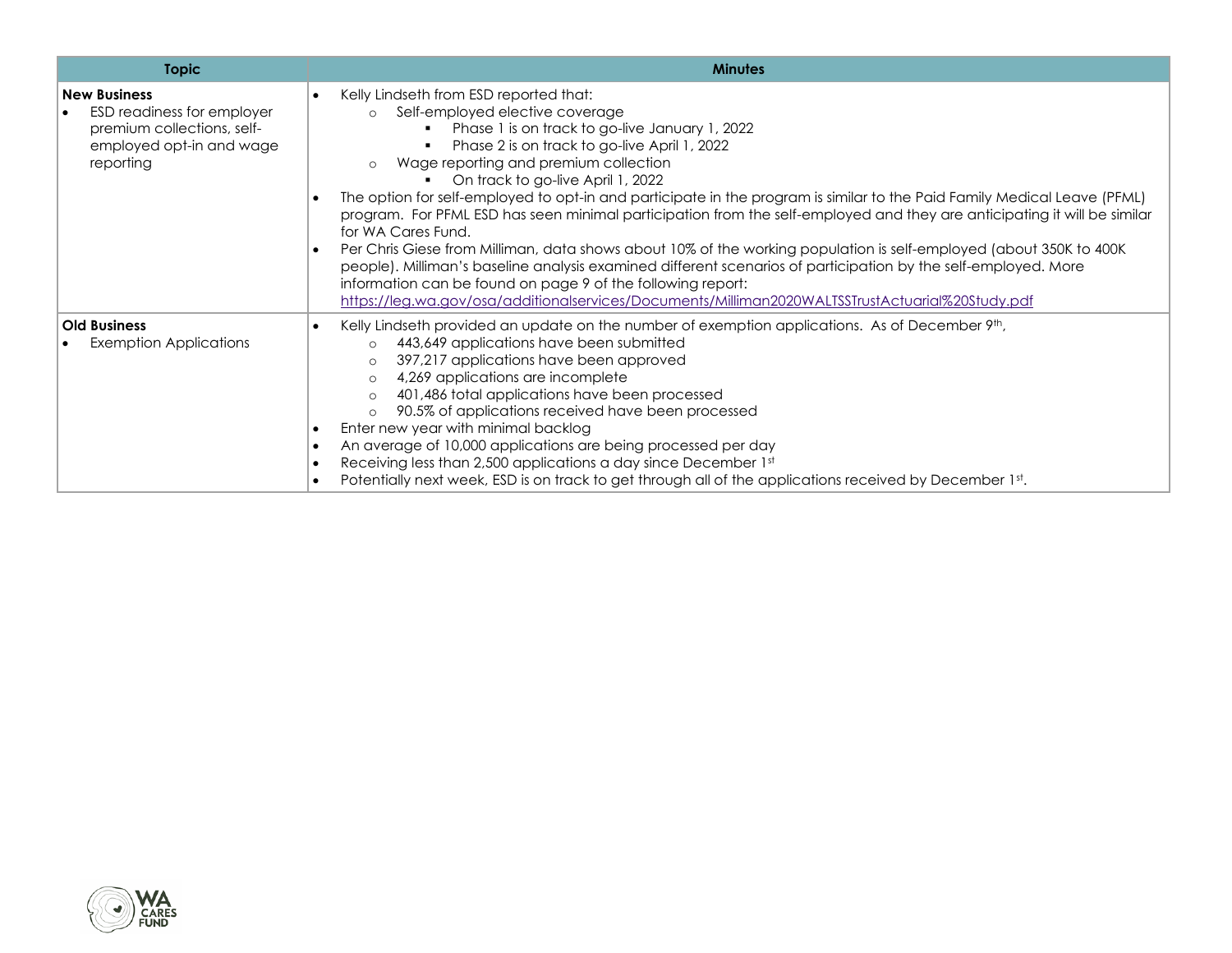| <b>Topic</b>                                                                                | <b>Minutes</b>                                                                                                                                                                                                                                                                                                                                                                                                                                                                                                                                                                                                                                                                                                                                                                                                                                                                                                                                                                                                                                                                                                                                                                                                                                                                                                                                                                                                                                                                                                                                                                                                                                                                                                                                                                                         |
|---------------------------------------------------------------------------------------------|--------------------------------------------------------------------------------------------------------------------------------------------------------------------------------------------------------------------------------------------------------------------------------------------------------------------------------------------------------------------------------------------------------------------------------------------------------------------------------------------------------------------------------------------------------------------------------------------------------------------------------------------------------------------------------------------------------------------------------------------------------------------------------------------------------------------------------------------------------------------------------------------------------------------------------------------------------------------------------------------------------------------------------------------------------------------------------------------------------------------------------------------------------------------------------------------------------------------------------------------------------------------------------------------------------------------------------------------------------------------------------------------------------------------------------------------------------------------------------------------------------------------------------------------------------------------------------------------------------------------------------------------------------------------------------------------------------------------------------------------------------------------------------------------------------|
| <b>Old Business</b><br>Impact of private LTC policy<br>opt-outs on actuarial<br>projections | Matt Smith, State Actuary, provide information on how the opt-out (exemption) application numbers compare to the<br>Milliman actuarial analysis<br>Background<br>$\circ$<br>There is a one-time exemption application period, October 1, 2021 thru December 31, 2022.<br>At the end of the application period we will know the total number of exemptions approved, along with<br>the age and wage characteristics of the individuals who are granted an exemption.<br>Milliman's baseline analysis of the originally enacted program considered private LTC insurance opt-out<br>scenarios ranging from roughly 100,000 workers to 1.5 million workers.<br>The baseline analysis estimated approximately 3.3 million workers paying into WA Cares Fund,<br>representing \$205 billion in total covered wages.<br>Covered wages is the same definition as the Social Security except there's no limit on the wages for the<br>WA Cares Fund premiums.<br>Context<br>$\circ$<br>A program designed with voluntary options introduces uncertainty in projection estimates.<br>The opt-out is voluntary and introduces adverse selection risk - those with the largest need for services will<br>be most likely to participate in the program and this is normally correlated with higher wage earners<br>opting out of the program.<br>In contrast, a mandatory program ca be ensured that the experience of the group will be average<br>because it includes everyone.<br>The voluntary opt-outs will remove both future program revenue and future program expenditures.<br>The impact on required premium rates, among other items, will depend on the relationship between the<br>two<br>If the reduction in projected revenue is equal to the reduction in projected expenditures, the<br>$\bullet$ |
|                                                                                             | premium rate would be unaffected, just the overall level of cash flow would drop<br>If adverse selection occurs, the premium rate would go up because the fund is losing more<br>$\bullet$<br>revenue than expenditures<br>The impacts of the opt-out will wear off over time as future wage earners who can't opt-out replace<br>those who did opt-out<br>Milliman's opt-out analysis<br>$\circ$<br>Base Plan in the baseline analysis assumed 103,000 higher-than-average paid wage earners opt-out<br>About \$19 billion in 2022 wages with average annual covered wages of \$185,000<br>This is about 10% of the total assumed covered wages in 2022<br>$\bullet$<br>Program projected to have sufficient funds to pay full expected benefits and program expenses<br>through 2075<br>Also modeled a 'high scenario' where 1.5 million workers opt-out<br>About \$173 billion in 2022 wages with average annual covered wages of \$114,000                                                                                                                                                                                                                                                                                                                                                                                                                                                                                                                                                                                                                                                                                                                                                                                                                                                         |
|                                                                                             | This is about 75% of the total assumed covered wages in 2022<br>$\bullet$<br>Program projected to have sufficient funds to pay full expected benefits and program expenses<br>through 2068<br>Assumes that the premium rate of 0.58% is collected and invested in treasuries                                                                                                                                                                                                                                                                                                                                                                                                                                                                                                                                                                                                                                                                                                                                                                                                                                                                                                                                                                                                                                                                                                                                                                                                                                                                                                                                                                                                                                                                                                                           |

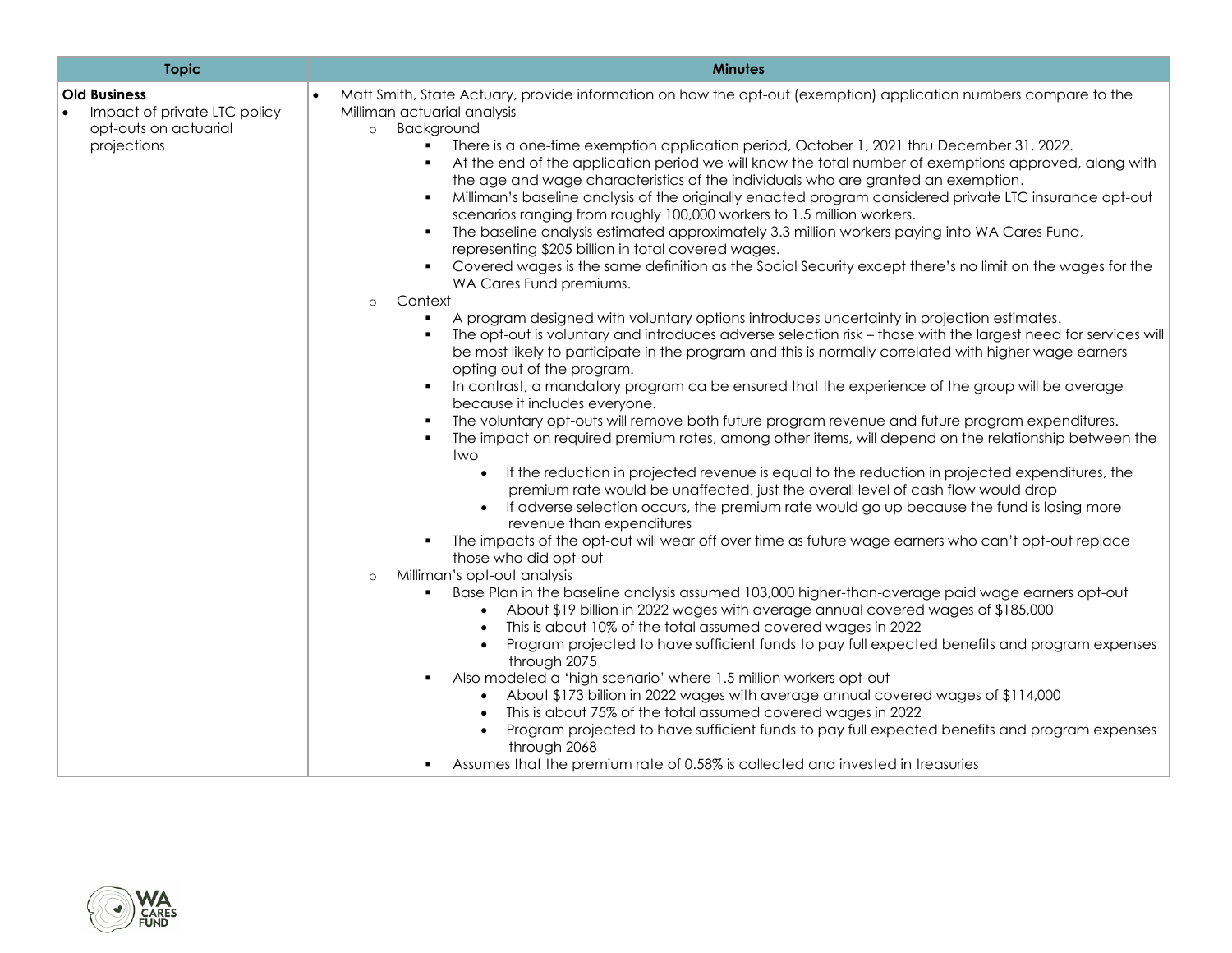| <b>Topic</b>                                                                                            | <b>Minutes</b>                                                                                                                                                                                                                                                                                                                                                                                                                                                                                                                                                                                                                                                                                                                                                                                                                                                                                                                                                                                                                                                                                                                                                                                                                                                                     |
|---------------------------------------------------------------------------------------------------------|------------------------------------------------------------------------------------------------------------------------------------------------------------------------------------------------------------------------------------------------------------------------------------------------------------------------------------------------------------------------------------------------------------------------------------------------------------------------------------------------------------------------------------------------------------------------------------------------------------------------------------------------------------------------------------------------------------------------------------------------------------------------------------------------------------------------------------------------------------------------------------------------------------------------------------------------------------------------------------------------------------------------------------------------------------------------------------------------------------------------------------------------------------------------------------------------------------------------------------------------------------------------------------|
| <b>Old Business</b><br>Impact of private LTC policy<br>opt-outs on actuarial<br>projections - continued | Actual opt-out data as of December 7th<br>$\bullet$<br>Total applications received as of December $7th = 442,002$<br>$\circ$<br>About 4 times more than assumed under the Base Plan<br>Estimated average annual wage = $$184,000$<br>$\circ$<br>Based on ESD data for actual opt-outs with available wage data as of November 17th, 2021<br>Similar to what Milliman assumed<br>Total OSA estimated wages = $$81.3$ billion (442,002 x $$184,000$ )<br>$\circ$<br>Actual opt-outs thru December 7 <sup>th</sup> represent about 36% of total assumed covered wages<br>Lost wages would decrease to 33% of total if covered wages in 2022 are 10% more than assumed<br>Based on information known today about 1/3 of wages in 2022 could be lost under the opt-outs<br>$\bullet$<br>The current situation falls closer to the Base Plan than the 'high scenario'<br>$\bullet$<br>Additional actuarial analysis is needed to inform the potential anticipated impacts of actual opt-outs<br>$\bullet$<br>Need to view the actual opt-out data in context of the broader program<br>$\bullet$<br>Several items require updates before the program's solvency is reassessed<br>$\circ$<br>Consistent updates to related information will provide a more complete assessment<br>$\circ$ |
| <b>Old Business</b><br>OSA report on WA Cares Fund<br>solvency                                          | Matt Smith<br>$\bullet$<br>The OSA solvency report is an attachment to the Commission Recommendations Report.<br>$\circ$<br>This is OSA's second report and is a continuation of the recommendations OSA made in the first report.<br>$\circ$<br>OSA's recommendations to support fund solvency<br>$\circ$<br>Clarify key program parameters to ensure program administration aligns with actuarial modeling, which<br>includes benefit eligibility trigger and elimination period<br>Perform an updated baseline actuarial analysis no earlier than late 2022, this allows us to include more<br>information based on emerging experience, which includes early premium collections, the approved<br>investment plan, who opted out, and who opted in                                                                                                                                                                                                                                                                                                                                                                                                                                                                                                                             |

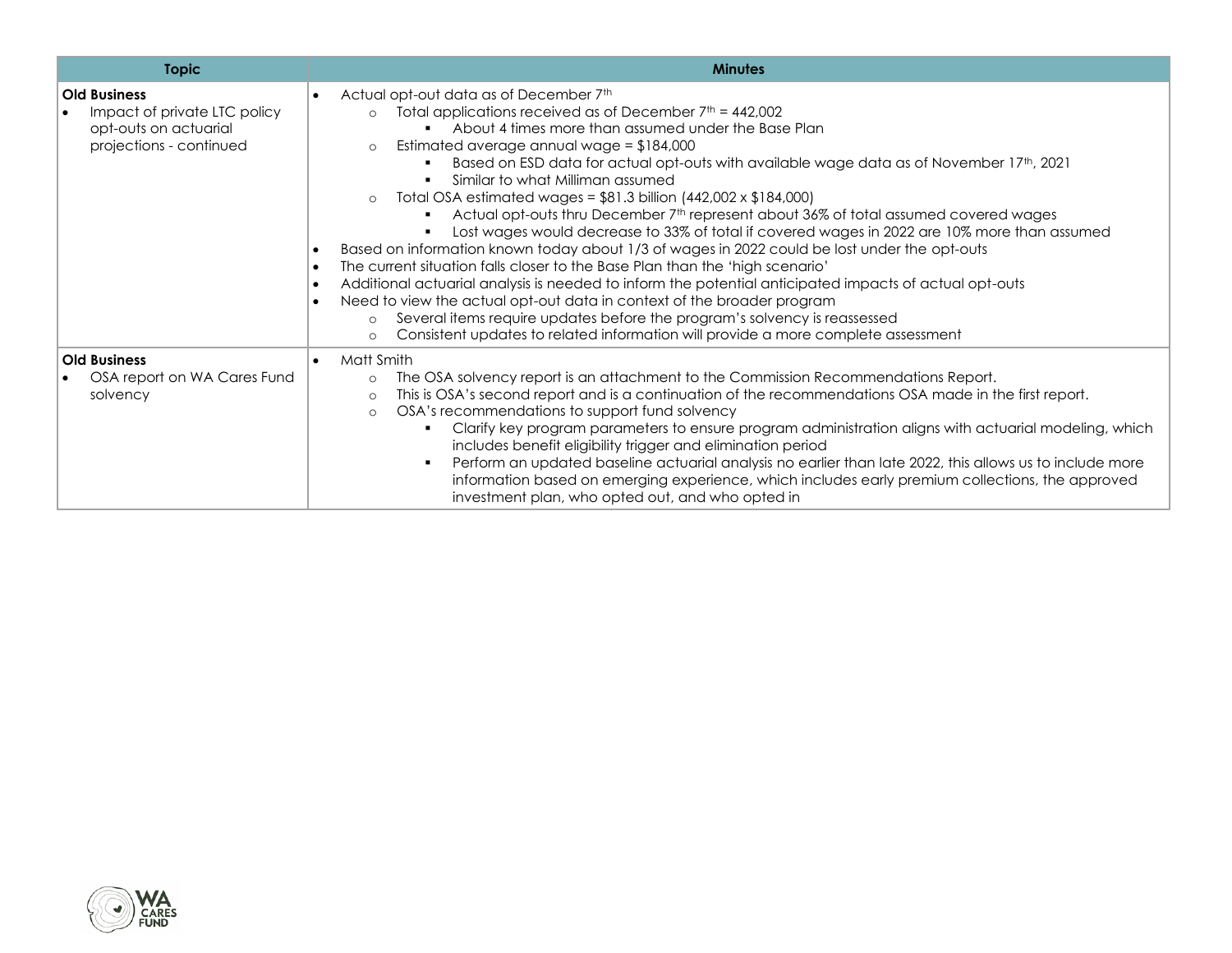| <b>Topic</b>                                                             | <b>Minutes</b>                                                                                                                                                                                                                                                                                                                                                                                                                                                                                                                                                                                                                                                                                                                                                                                                                                                                                                                                                                                                                                                                                                                                                                                                                                                                                                                                                                                                                                                                                                                                                                                                                                                                                                                                                                                                                                                                                                                                                                                                                                                                                                                                                                                                                                                                                                                                                                                                                                                                                                                                                                                                                                                                                                                                                                                                                                                                                                                                                                                                                                                                                                                                                                                                                                                                                                                                                                                                                                                                                                                                                                                                                                                                                                                                                                                                                                                                                                                                                                                                                                                                                                                                                                                                                                                                                                                                                                                                                                                                                                                         |
|--------------------------------------------------------------------------|----------------------------------------------------------------------------------------------------------------------------------------------------------------------------------------------------------------------------------------------------------------------------------------------------------------------------------------------------------------------------------------------------------------------------------------------------------------------------------------------------------------------------------------------------------------------------------------------------------------------------------------------------------------------------------------------------------------------------------------------------------------------------------------------------------------------------------------------------------------------------------------------------------------------------------------------------------------------------------------------------------------------------------------------------------------------------------------------------------------------------------------------------------------------------------------------------------------------------------------------------------------------------------------------------------------------------------------------------------------------------------------------------------------------------------------------------------------------------------------------------------------------------------------------------------------------------------------------------------------------------------------------------------------------------------------------------------------------------------------------------------------------------------------------------------------------------------------------------------------------------------------------------------------------------------------------------------------------------------------------------------------------------------------------------------------------------------------------------------------------------------------------------------------------------------------------------------------------------------------------------------------------------------------------------------------------------------------------------------------------------------------------------------------------------------------------------------------------------------------------------------------------------------------------------------------------------------------------------------------------------------------------------------------------------------------------------------------------------------------------------------------------------------------------------------------------------------------------------------------------------------------------------------------------------------------------------------------------------------------------------------------------------------------------------------------------------------------------------------------------------------------------------------------------------------------------------------------------------------------------------------------------------------------------------------------------------------------------------------------------------------------------------------------------------------------------------------------------------------------------------------------------------------------------------------------------------------------------------------------------------------------------------------------------------------------------------------------------------------------------------------------------------------------------------------------------------------------------------------------------------------------------------------------------------------------------------------------------------------------------------------------------------------------------------------------------------------------------------------------------------------------------------------------------------------------------------------------------------------------------------------------------------------------------------------------------------------------------------------------------------------------------------------------------------------------------------------------------------------------------------------------------------------------|
| <b>Old Business</b><br>Commission<br>$\bullet$<br>Recommendations Report | Ben Veghte shared a high-level overview of the report<br>The Commission is recommending that the legislature implement changes to the WA Cares Fund statute to address<br>$\bullet$<br>several policy areas.<br>People near retirement: People nearing full retirement are unlikely to meet the minimum contribution<br>$\circ$<br>requirements to qualify for benefits. Those who retire before 2025 will have paid in for nearly three years and will<br>not qualify to receive benefits at all. Those who retire between 2025 and 2031 will have paid in 3-9 years and will<br>only temporarily qualify.<br>Residents of border states or Canada commuting to work in WA: Under current statute, people who live in Idaho,<br>Oregon or Canada but work for a Washington employer will have to pay premiums but cannot receive benefits<br>unless they move to ("reside in") Washington when they have a long-term care need. This impacts<br>approximately 150,000 people who will begin paying premiums in 2022 and will affect more in the decades to<br>come.<br>People working in the U.S. under a temporary, non-immigrant visa: Temporary workers who have to return to their<br>$\circ$<br>respective countries when their work visas expire will be required to pay in, but they cannot receive benefits<br>because they cannot remain in Washington long term. This would include people who are allowed to work in<br>the U.S. only temporarily under a variety of non-immigrant visas, including H2A seasonal agricultural workers and<br>other specialized workers with visas issued by the federal government.<br><b>Veterans with a 70%+ service-connected disability:</b> Veterans rated by the VA as 70% to 100% service-connected<br>disabled have access to nursing home care through the VA. The Employment Security Department has<br>determined that individuals who are rated by the VA as 70% to 100% service-connected disabled can qualify for<br>an exemption under the current law. This exemption is only available temporarily, so veterans who are rated<br>70%-100% service-connected disabled November 1, 2021 or later are currently not eligible for this exemption.<br>Spouses of active-duty military: In order to remain with their active-duty military spouse, spouses are essentially<br>obliged to leave the state when their spouse does (typically after three years). This would leave many spouses of<br>people in the military unable to use benefits or qualify for life for the benefit on the ten-year path.<br>Constitutional amendment: WA Cares Fund has a long-term investment horizon. In the early decades, it will<br>$\circ$<br>accumulate more premiums than it pays out in benefits, and in later decades it will pay benefits out of<br>accumulated premiums and their investment returns. The greater the investment returns, the lower the premium<br>rate required, all else being equal.<br><b>Exemption recertifications:</b> Applicants are only required to attest to having long-term care (LTC) insurance<br>purchased prior to November 1, 2021 to receive approval for an exemption from WA Cares participation.<br>Individuals may not be truthful on their application for exemption. Individuals can cancel or fail to maintain their<br>LTC insurance policy at any time after receiving approval for their exemption<br>People who qualify and leave the state: Some workers leave the state either during their working years or after<br>retirement. Some may have paid in less than 10 years and left before they could permanently qualify, others will<br>have qualified and will be unable to claim benefits when they need LTC. Per the current statute, only people<br>who reside in Washington when they need care can utilize WA Cares Fund benefits.<br>The Commission is not recommending specific policy options to address these issues but leaves it to the legislature to<br>$\bullet$<br>decide how to address them<br>Different policy considerations are included for the issues explored by the benefit eligibility workgroup and simply notes<br>$\bullet$<br>any recommendation the workgroup brought forward.<br>Senator King made a motion to approve the report. Dan Murphy seconded the motion. A voice vote was taken, and<br>the motion was passed unanimously.<br>ACTION ITEM: Senator Keiser requested information about what LTC benefits are available to the national guard. Ben<br>and his team will look into this. |
|                                                                          |                                                                                                                                                                                                                                                                                                                                                                                                                                                                                                                                                                                                                                                                                                                                                                                                                                                                                                                                                                                                                                                                                                                                                                                                                                                                                                                                                                                                                                                                                                                                                                                                                                                                                                                                                                                                                                                                                                                                                                                                                                                                                                                                                                                                                                                                                                                                                                                                                                                                                                                                                                                                                                                                                                                                                                                                                                                                                                                                                                                                                                                                                                                                                                                                                                                                                                                                                                                                                                                                                                                                                                                                                                                                                                                                                                                                                                                                                                                                                                                                                                                                                                                                                                                                                                                                                                                                                                                                                                                                                                                                        |

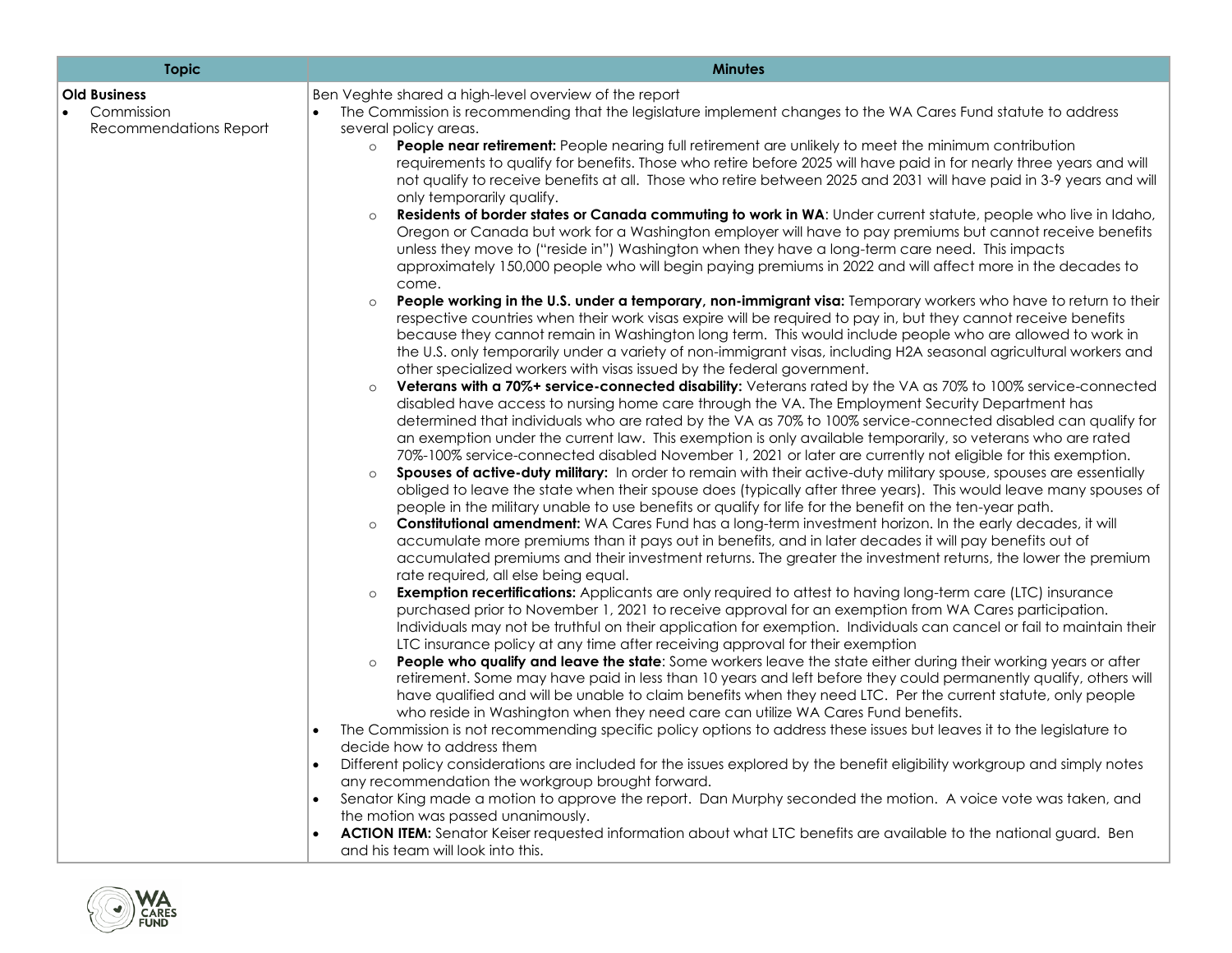| <b>Topic</b>                                           | <b>Minutes</b>                                                                                                                                                                                                                                                                                                                                                                                                                                                                                                                                  |
|--------------------------------------------------------|-------------------------------------------------------------------------------------------------------------------------------------------------------------------------------------------------------------------------------------------------------------------------------------------------------------------------------------------------------------------------------------------------------------------------------------------------------------------------------------------------------------------------------------------------|
| <b>Public Comment</b>                                  | Several people provided public comment during the meeting. The Appendix below includes all public comments made<br>during the meeting.<br><b>ACTION ITEM:</b> Going forward, staff will note letters received by the Commission during the public comment period.                                                                                                                                                                                                                                                                               |
| Set Agenda for next meeting, April<br>18 <sup>th</sup> | Bill reviewed the list of suggested agenda items so far for the April 18 <sup>th</sup> Commission meeting. Commission members<br>suggested the following items for the agenda.<br>Outreach and education<br>$\circ$<br>Call center coordination across HCA, DSHS and ESD<br>$\Omega$<br>Commission members can submit any additional agenda items to Ben or his team.                                                                                                                                                                           |
| <b>Wrap Up</b><br>Action items review<br>Adjourn       | Bill shared that this will be Dan Murphy's last Commission meeting and thanked him for all of his work with WA Cares Fund<br>and serving on the Commission.<br>Dan shared that the number we don't talk about enough, is the projection that in 2025 this program is going to help<br>38,000 people. Whatever we do with this program, we're on a path to help people who are not yet poor and have<br>never had an opportunity to make \$184,000 in a year.<br>Action items are captured in the table below.<br>The meeting adjourned at 2:49. |

## **Action Items**

| ID | <b>Meeting</b><br><b>Date</b> | <b>Action Item</b>                                                                    | Owner      | <b>Due</b><br><b>Date</b> | <b>Comments/Updates</b>                                                                                                                                                                                                                                                                | <b>Status</b> | <b>Completion</b><br><b>Date</b> |
|----|-------------------------------|---------------------------------------------------------------------------------------|------------|---------------------------|----------------------------------------------------------------------------------------------------------------------------------------------------------------------------------------------------------------------------------------------------------------------------------------|---------------|----------------------------------|
| 50 | 12/10/21                      | Provide<br>information about<br>national guard<br>benefits                            | Ben Veghte | 01/31/22                  | 2021-12-10: The Commission received requested information on<br>veterans benefits and would still like to see information on the<br>benefits available to the national guard that was requested at the<br>November Commission meeting (see action item #47). Ben's<br>team to provide. | <b>New</b>    |                                  |
| 51 | 12/10/21                      | During public<br>comment periods<br>note any letters<br>received by the<br>Commission | Ben Veghte | 04/18/22                  | 2021-12-10: Going forward, staff will note letters received by the<br>Commission during the public comment period.                                                                                                                                                                     | <b>New</b>    |                                  |

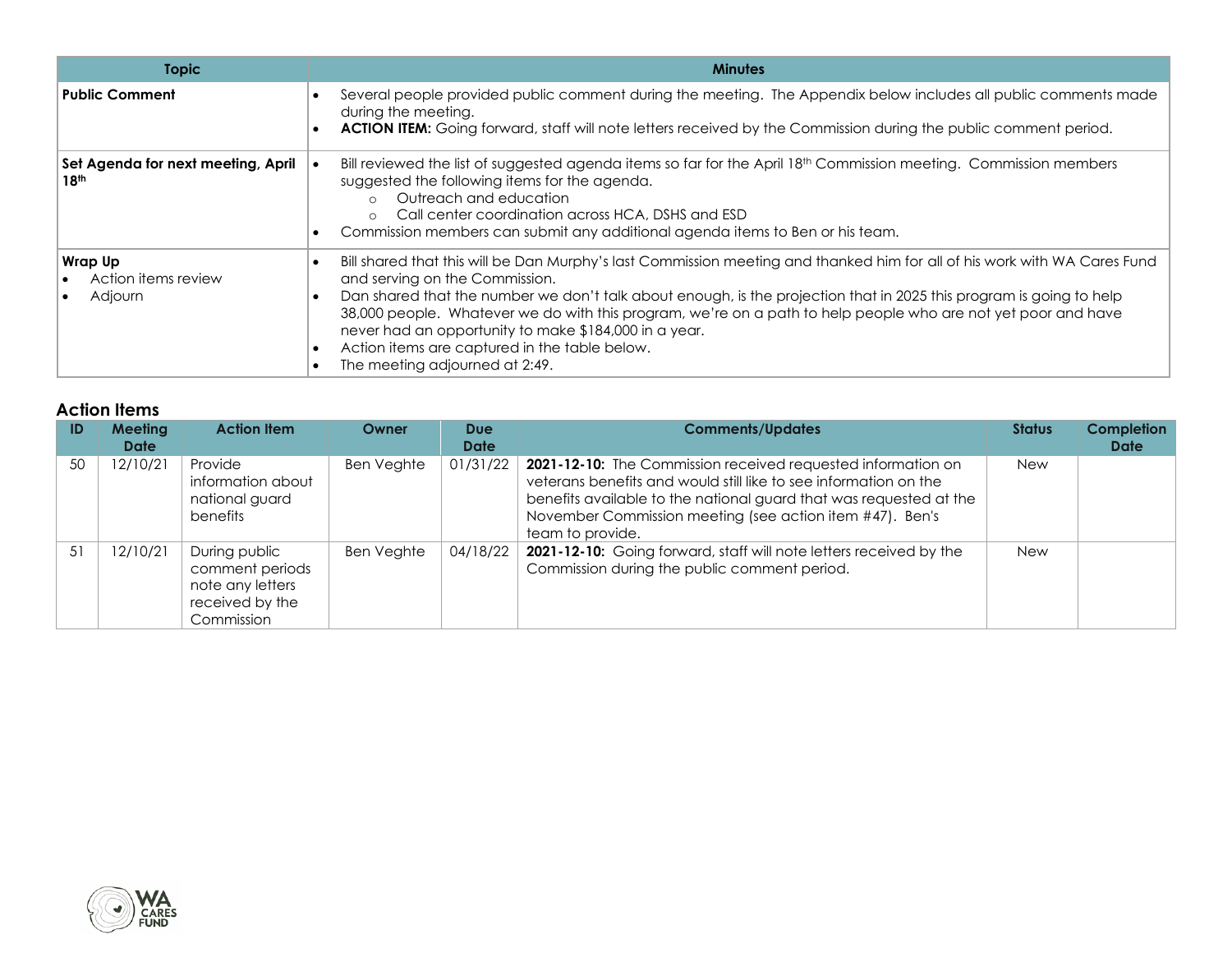## **Appendix: Public Comment**

|                | Public comment provided during the meeting                                                                                                                                                                                                                                                                                                                                                                                                                                                                                                                                                                                                                                                                                                                                                                                                                                                                                                                                                                                                                                                                                                                                                                                                                                                                                                                                                                                                                                                                                                                                                                                                                                                                                                                                                                                                                                                                                                                                                                                                                                                                                                                                                                                                                                                                                                           |
|----------------|------------------------------------------------------------------------------------------------------------------------------------------------------------------------------------------------------------------------------------------------------------------------------------------------------------------------------------------------------------------------------------------------------------------------------------------------------------------------------------------------------------------------------------------------------------------------------------------------------------------------------------------------------------------------------------------------------------------------------------------------------------------------------------------------------------------------------------------------------------------------------------------------------------------------------------------------------------------------------------------------------------------------------------------------------------------------------------------------------------------------------------------------------------------------------------------------------------------------------------------------------------------------------------------------------------------------------------------------------------------------------------------------------------------------------------------------------------------------------------------------------------------------------------------------------------------------------------------------------------------------------------------------------------------------------------------------------------------------------------------------------------------------------------------------------------------------------------------------------------------------------------------------------------------------------------------------------------------------------------------------------------------------------------------------------------------------------------------------------------------------------------------------------------------------------------------------------------------------------------------------------------------------------------------------------------------------------------------------------|
| <b>Name</b>    | Comment                                                                                                                                                                                                                                                                                                                                                                                                                                                                                                                                                                                                                                                                                                                                                                                                                                                                                                                                                                                                                                                                                                                                                                                                                                                                                                                                                                                                                                                                                                                                                                                                                                                                                                                                                                                                                                                                                                                                                                                                                                                                                                                                                                                                                                                                                                                                              |
| Tracy Yeung    | Thank you for this opportunity to speak to the commission. My name is Tracy Yeung and I am a fellow at the Washington State budget and<br>policy center. I worked for three years in a family caregiver program in King County. (indiscernible) taking care of a family member or a loved<br>one with a chronic illness or disability. I have talked with over a hundred families and three things always come up. One, the person needing<br>care wants to stay at home for as long as possible. Two, the caregiver, usually a wife or daughter, is able to provide care but just needs some<br>respite. And three, these families are caught in limbo where they're not wealthy enough to pay for professional care but have income and<br>assets above the Medicaid eligibility threshold.<br>WA Cares solves all of these problems. WA Cares is an affordable -- allows people to stay home with the assistance of a home-care aide. Sadly<br>the public doesn't know what WA Cares is and they're confused by misinformation, think that they will need (indiscernible). That's why I urge the<br>commission to recommend a legislature to fund a robust public education campaign about WA Cares. Let's explain how the WA Cares<br>program will ease the financial stress of paying for long-term care of hundreds and thousands of our sick loved one.                                                                                                                                                                                                                                                                                                                                                                                                                                                                                                                                                                                                                                                                                                                                                                                                                                                                                                                                                                                       |
| Jackie Boschok | Thank you. My name is Jackie Boschok and I'm the president of the state's chapter for the reliance of retired Americans. We have over 92,000<br>members with a mission to ensure retirement security for everyone in our state. A lot of the work we do is educating seniors about retirement<br>benefits and also partnering with workers about what we need their help in to both protect our current benefits and improve them in the future<br>when they retire.<br>Now, we support WA Cares because it's affordable and reliable. We also know that private long-term care insurance is either unavailable, too<br>expensive or just isn't working for most people. Sadly, many folks actually die without getting the benefits they thought they were getting when<br>they bought their policies. Other families need to spend down their life savings to get care through Medicaid. Washington Cares is a smart<br>solution to this problem providing people with an affordable, reliable option.<br>The problem is a lot of workers, the public, don't know what WA Cares is, as the previous speaker mentioned. And so we need to do that<br>partnership education program. We need to have current retirees really understand what this is going to do so they can talk to their families<br>and friends and their younger ones that are not retired yet because so many people who are retired know about the issues that current workers<br>are going to face as retirees. And then we need to educate the public about what this program can do for them when they retire in the future.<br>And so it's all about trying to get people to think about retirement and understand what this program really offers to them.<br>And so we also urge the commission to legislate that fund for that state-wide public education program. We think it's really important that<br>people understand what this means to them, what the program can do for them and what the program can do for all of our sick, injured and<br>elderly loved ones when they're retired. Thank you very much for this opportunity and we really do think that this program is affordable and<br>reliable and needs to be implemented with a few changes, but there also needs to be some big education around what this program really<br>consists of thank you. |
| Mark Ingersoll | Thank you. Mark Ingersoll, the CEO of Washington brokerage and a membership of the insurance advisory committee. I want to suggest that<br>maybe you bring on a couple of people under this commission who have knowledge of the insurance buying public. It seems odd to me that<br>nobody from the insurance industry is involved in this commission, and I think we would be able to answer some of the questions and maybe<br>cure Senator Keiser's shock that young people would want to get out of this program because they can be a far superior product in the private<br>sector than what this program provides.<br>Just wanted to possibly suggest bringing on a couple of people who understand what's available in the private sector today, opposed to what<br>they've heard of in the past. Which I have to admit that there are products that had been sold in the past that were not as good as what's<br>available today.<br>So I just wanted to throw that out there and hope it doesn't fall on deaf ears. Thank you.                                                                                                                                                                                                                                                                                                                                                                                                                                                                                                                                                                                                                                                                                                                                                                                                                                                                                                                                                                                                                                                                                                                                                                                                                                                                                                            |

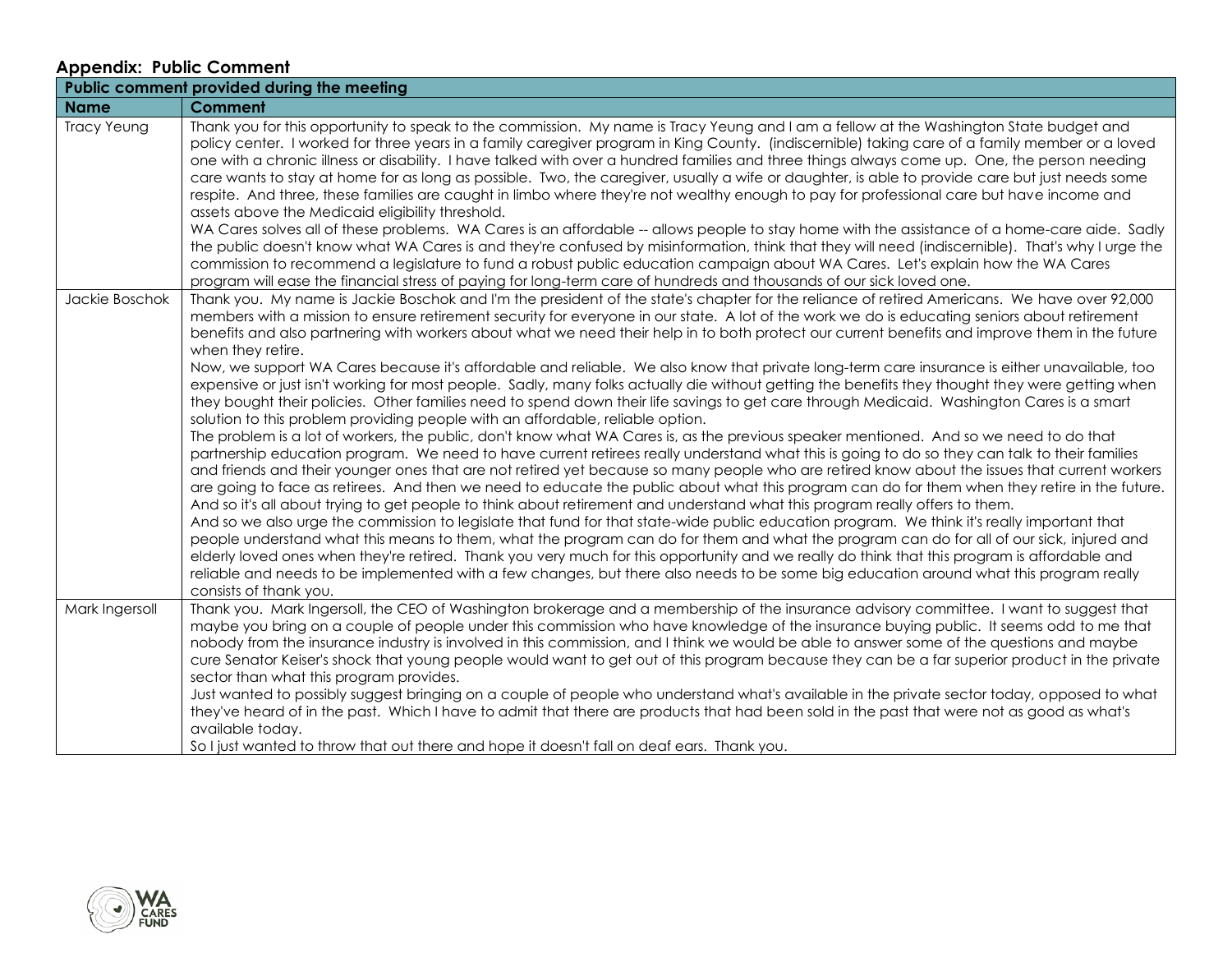| Public comment provided during the meeting |                                                                                                                                                                                                                                                                                                                                                                                                                                                                                                                                                                                                                                                                                                                                                                                                                                                                                                                                                                                                                                                                                                                                                                                                                                                                                                                                                                                                                                                                                                                                                                                                                                                                                                                                                                                                                                                                                                                                                                                                                                                                                                                                                                                                                                                                                                                                                                                              |  |  |
|--------------------------------------------|----------------------------------------------------------------------------------------------------------------------------------------------------------------------------------------------------------------------------------------------------------------------------------------------------------------------------------------------------------------------------------------------------------------------------------------------------------------------------------------------------------------------------------------------------------------------------------------------------------------------------------------------------------------------------------------------------------------------------------------------------------------------------------------------------------------------------------------------------------------------------------------------------------------------------------------------------------------------------------------------------------------------------------------------------------------------------------------------------------------------------------------------------------------------------------------------------------------------------------------------------------------------------------------------------------------------------------------------------------------------------------------------------------------------------------------------------------------------------------------------------------------------------------------------------------------------------------------------------------------------------------------------------------------------------------------------------------------------------------------------------------------------------------------------------------------------------------------------------------------------------------------------------------------------------------------------------------------------------------------------------------------------------------------------------------------------------------------------------------------------------------------------------------------------------------------------------------------------------------------------------------------------------------------------------------------------------------------------------------------------------------------------|--|--|
| <b>Name</b>                                | Comment                                                                                                                                                                                                                                                                                                                                                                                                                                                                                                                                                                                                                                                                                                                                                                                                                                                                                                                                                                                                                                                                                                                                                                                                                                                                                                                                                                                                                                                                                                                                                                                                                                                                                                                                                                                                                                                                                                                                                                                                                                                                                                                                                                                                                                                                                                                                                                                      |  |  |
| <b>Jess Gomez</b>                          | Good afternoon, commissioner members. My name is Jessica go his and I'm speaking on behalf of Washingtonians for responsible future, a<br>broad coalition of organizations. Our coalition helped to pass the long-term care trust act in 2013. And we continue to stand together to<br>strengthen the program and protect it from all of the political drama that's created around a program that we should be celebrating.<br>Our coalition supports improving the policy areas that this commission has considered, but we have to ensure that any changes are equitable<br>across community and wage earners and require beneficiaries to have a qualifying need for long-term care.<br>The ways we need to improve WA Cares have been carefully studied and vetted by all of you. The way forward is right in front of us. And<br>delaying going down that path will not get us to solutions any more quickly. Any delay in everyone mentation must be limited in time, have an<br>automatic restart date and be directly tied to policy improvements. We cannot let politics determine the fate of this first in the nation public<br>benefit. Thank you.                                                                                                                                                                                                                                                                                                                                                                                                                                                                                                                                                                                                                                                                                                                                                                                                                                                                                                                                                                                                                                                                                                                                                                                                                               |  |  |
| Sandra Wood                                | Thank you. This is Sandra Wood, the president of the benefits academy here in Seattle, Washington. I have two recommendations. First is that I<br>know Milliman will be revising their information. And I know that, you know, we've got about -- maybe by the end we'll have about 500,000<br>people opting out. I know that most time people think that those people are adverse selection because maybe if they had been declined<br>from an individual carrier, if they come on to the plan, they didn't opt out, then they're coming on to your plan as unhealthy people who<br>couldn't get a policy out in the general marketplace. I want to let you know that we have over 50,000 people in the state of Washington, at<br>least 50,000, who purchased an individual policy through a group-sponsored plan. So those people, when they looked at a policy, they didn't<br>have to fill out a health questionnaire. So it may change a little bit of the Milliman information when they do their study.<br>The second is a recommendation -- I know that you're already sending a policy recommendations over to the legislature. If a second<br>recommendation summary is going to go over to the legislature at some point, I would like to make the recommendation that anybody who<br>pays into, has deductions from their paycheck during the first quarter, however they provide an approval letter to their employer during that first<br>quarter from ESD saying that they're approved for an opt-out, that the employer would then be able to provide those monies back to the<br>employee. Right now the employer would have to collect those and submit those in April to the State.<br>The reason why I'm asking for that is because we have at least 10,000 individuals in the state of Washington who have not had -- who have not<br>gotten through underwriting yet. So they purchased a policy prior to 11/1 but their policy is stuck in underwriting and they don't want to go to<br>the state and apply for the opt-out yet because they want to make sure that the carrier is going to say yes. Once the carrier says yes, then<br>they'll go to the state and do that. But there's a little bit of a disconnect right now because that time period between -- you have to purchase<br>by this date and then you have to have your approval letter by January 1 |  |  |
| Valerie Wanke                              | Yes. Thank you very much. Valere Wanke. I work with Mercer, brokerage consultant. I worked since February of this year, at least, with many<br>employers and employees across Washington. One on explaining the WA Cares act and two in talking with employers in implementing several<br>private long-term care plans. I would like to -- many of these employers have seen the recent article as far as the potential delay in the<br>program until January of 2023. I know I've communicated this to a couple of people before. But I would impress upon both the committee and<br>the legislature that if they can make a decision as quickly as possible.<br>This affects not just employers in Washington but all over the country that have employees working in Washington. So they need to have some<br>place to go to get updates on this. So, you know, if updates on the delay can be put out on the WA Cares site, that would be very helpful,<br>because right now the only place it's been seen is in -- well, one of the places is in the "Seattle times." And an employer in Florida is not going to<br>go out to try to find information on "Seattle times" on this.<br>The second has do with future policy validations which I think is a good idea because I have heard a lot of comments, as far as people planning<br>to drop their policies after they get their exemption letter. And that's not going to do them or anyone any good. But in the minutes that I've<br>seen, you just asked for the, say, the policy face page. In addition to that, you're going to need to ask to see a current -- a current receipt for<br>the bill. Somebody can keep their face page. That doesn't prove anything. That doesn't prove they're current on premiums. So you probably<br>need to add that too. Thank you.                                                                                                                                                                                                                                                                                                                                                                                                                                                                                                                                                          |  |  |